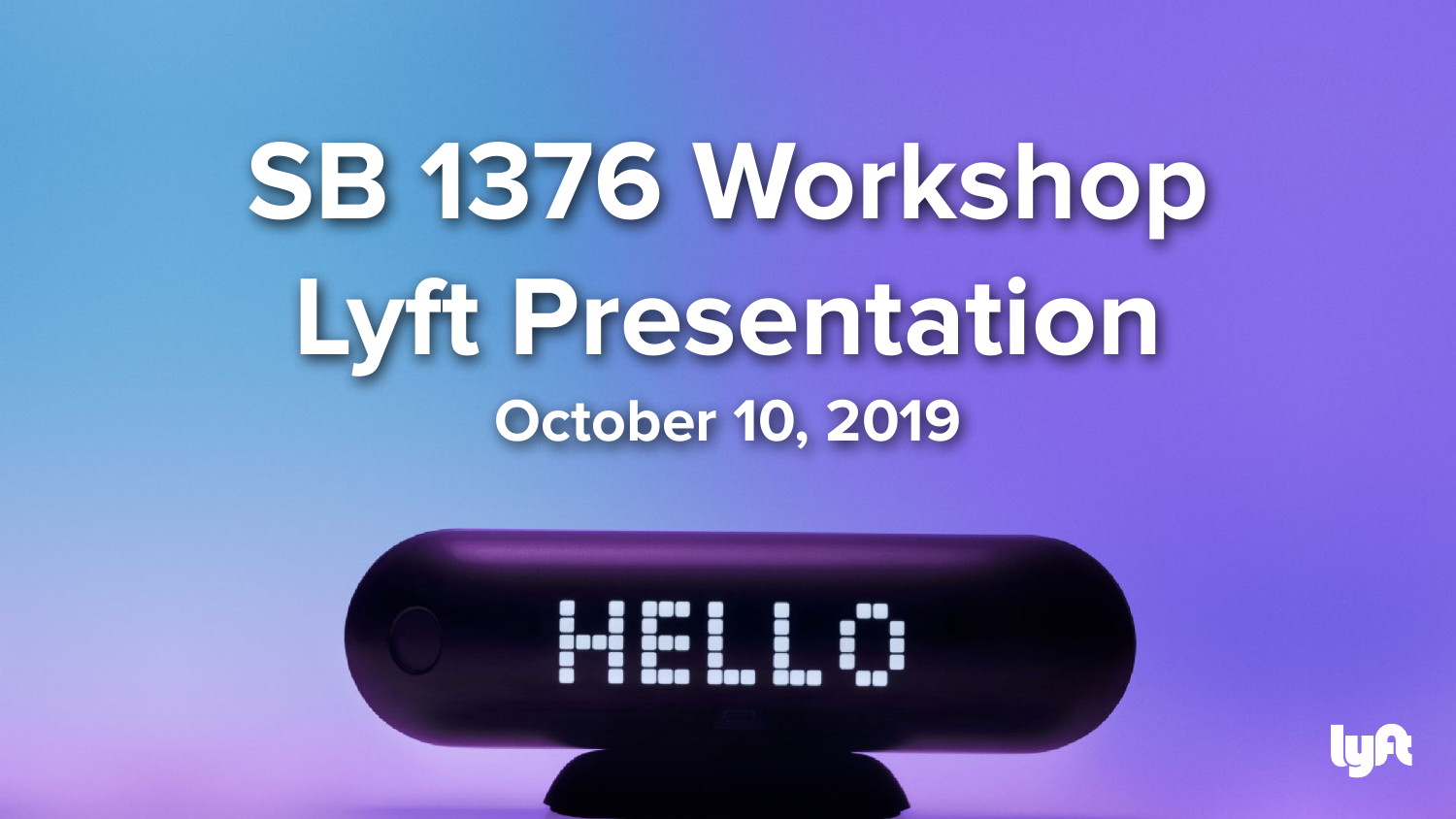## **Senate Bill 1376**

## **"TNC Access for All Act"**

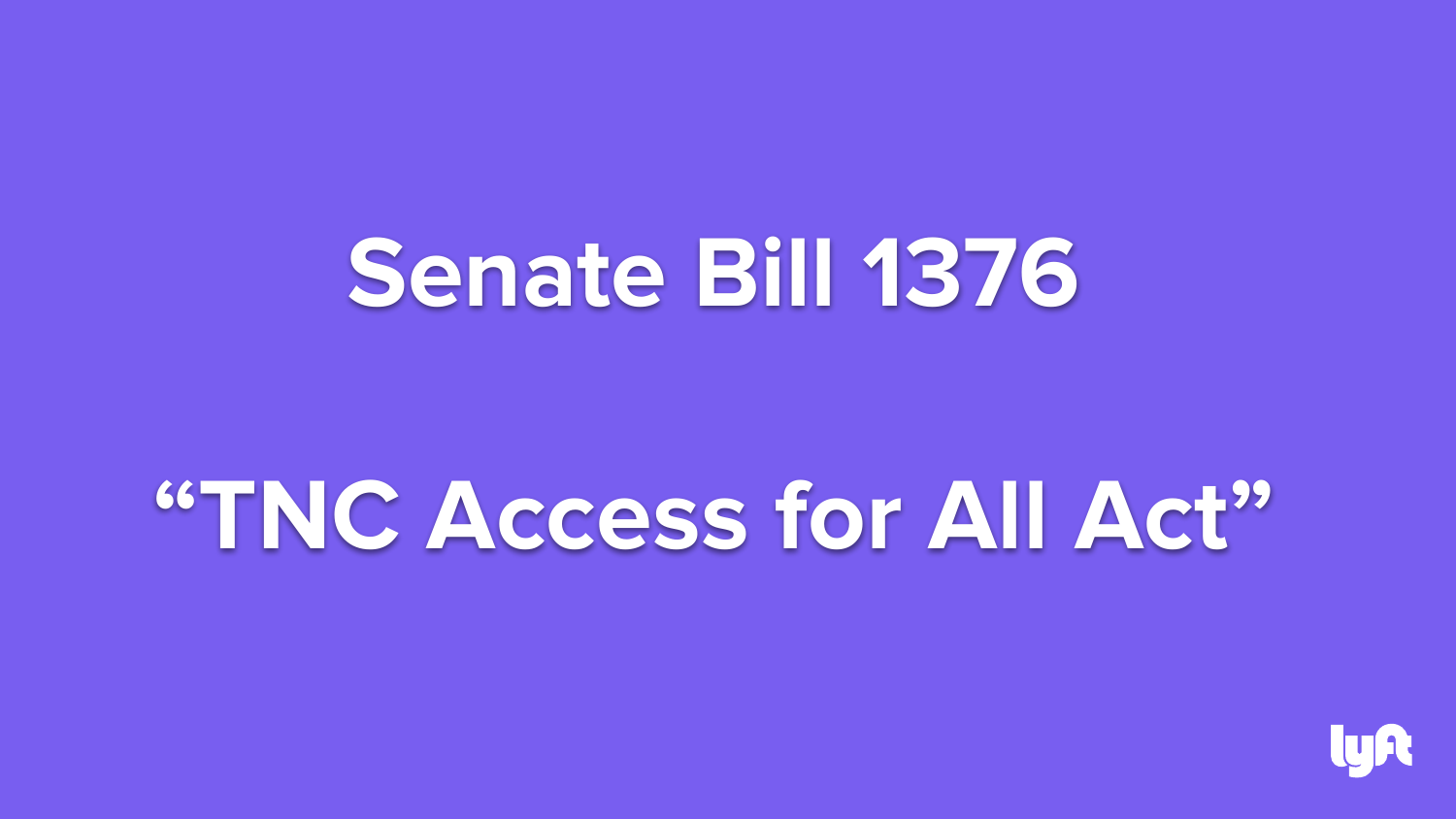### **OVERVIEW**

**• Advance Legislature's goal of incentivizing rapid adoption of WAVs via TNCs**

**• Transparent and reliable mechanism for TNCs to defray substantial costs of making affordable WAV service available on their platforms**



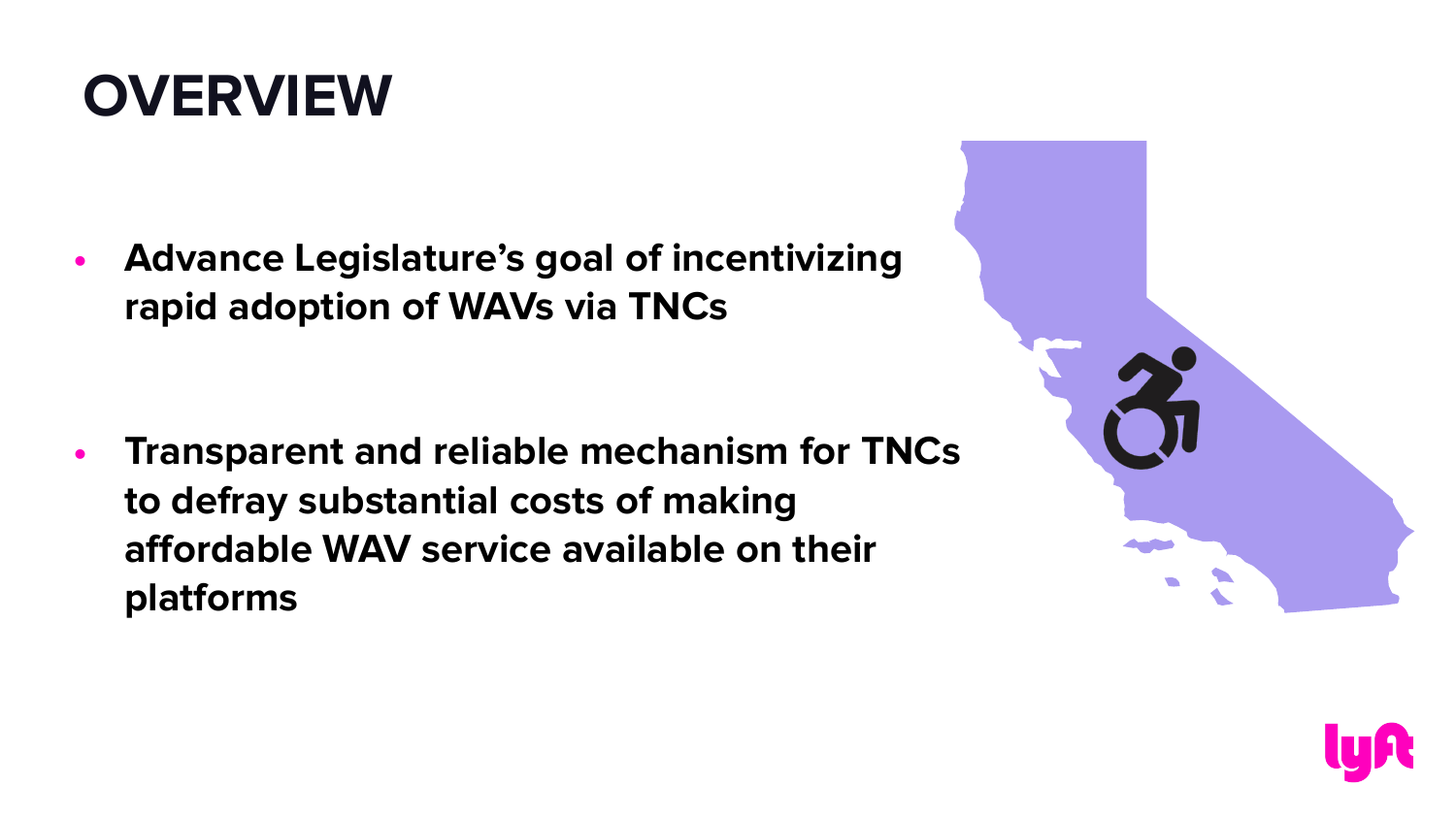# **Offset Criteria**

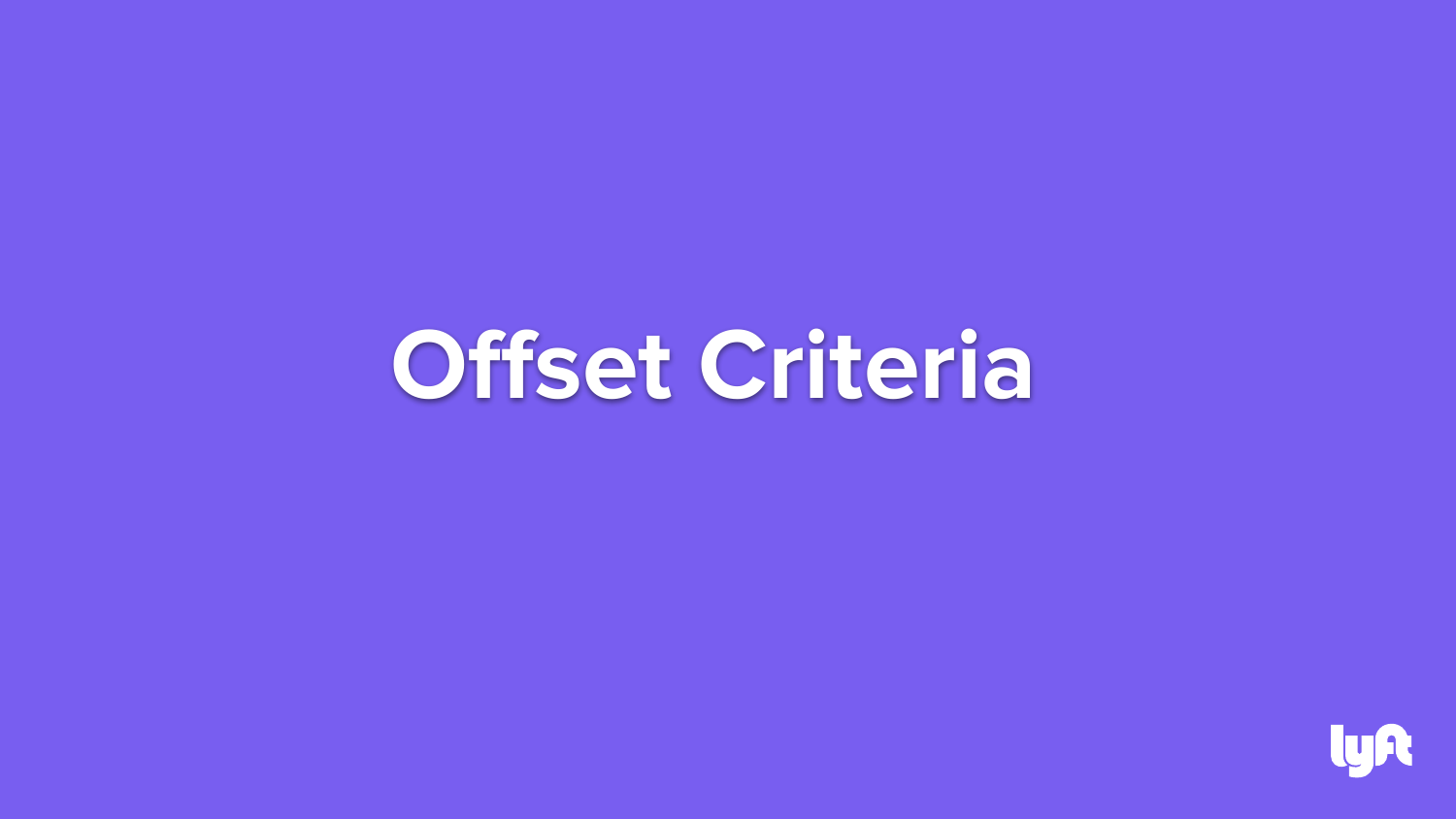### **OFFSET CRITERIA**

- **• "Shall" authorize a TNC to offset quarterly expenses**
	- **‒ "Improved level of service"**
	- **‒ No mention of baselines**
- **• Certainty of reimbursement**
- **• Encourage innovation**
- **• Avoid penalizing new approaches to WAV**



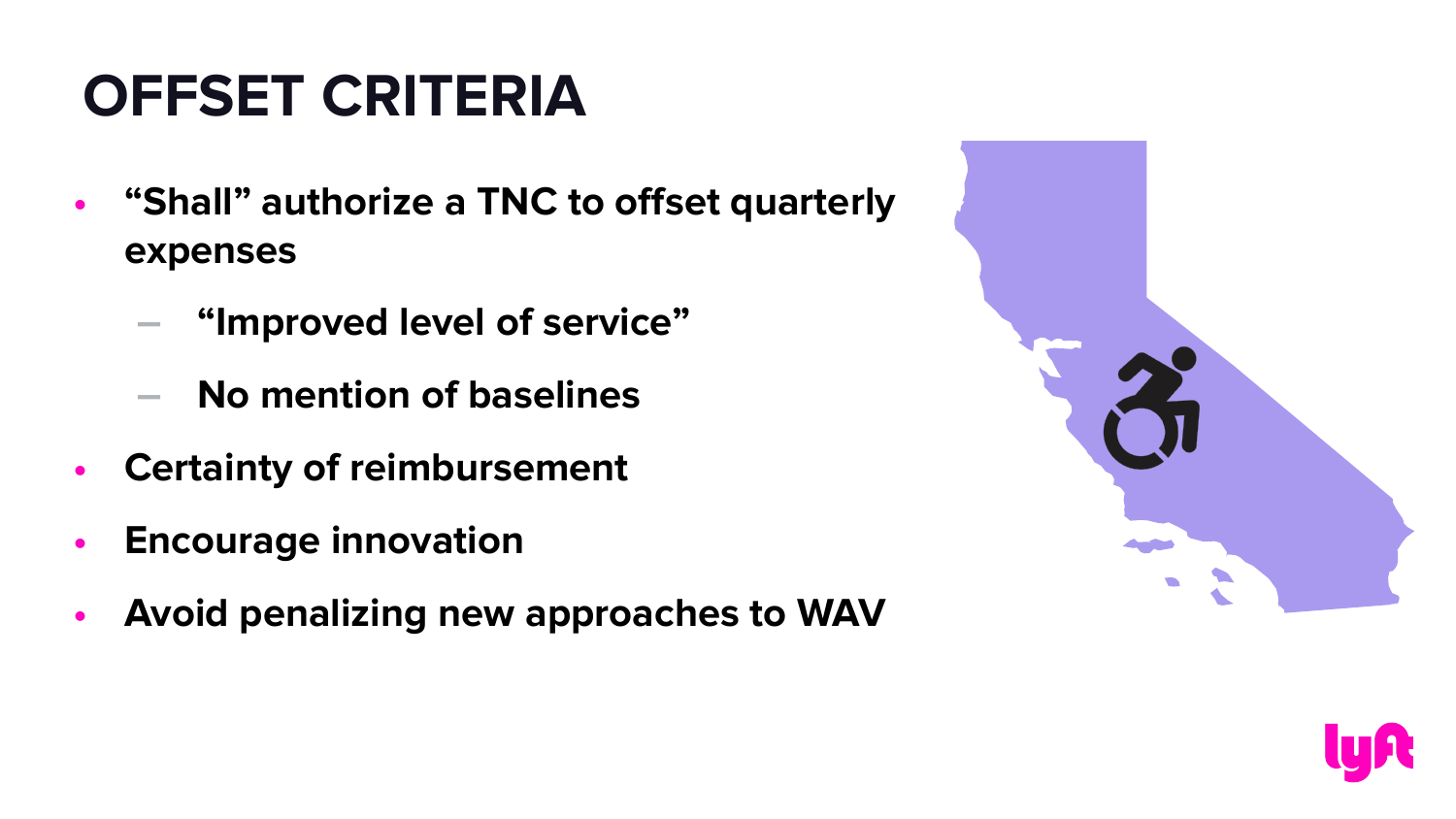### **OFFSET - "IMPROVED LEVEL OF SERVICE"**

- **• Measure against TNC's own performance from previous quarter**
- **• Recognize individual TNC's operational capability and resources**
- **• Reasonable response times +**
	- **‒ `Reduced quarter-over-quarter ETAs in initial stages of pilot only**
- **• Consider user experience**
- **• Encourage, not discourage, WAV efforts by TNCs**
- **• Look at totality of TNC offering**

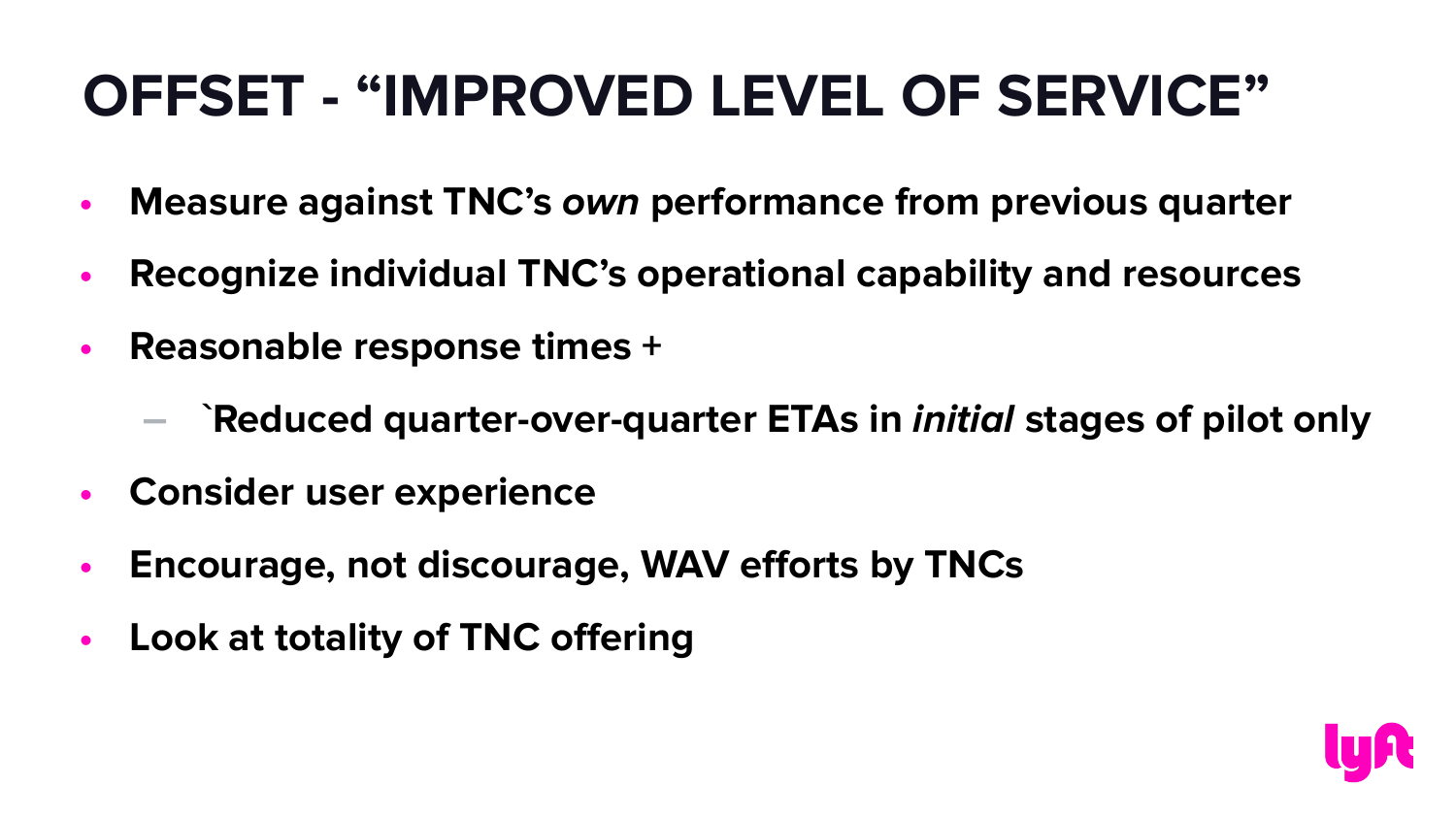### **OFFSET - COMPREHENSIVE APPROACH**

- **• Complex logistical issues**
- **• Acquiring modified vehicles for WAV aide**
- **• Targeted outreach to disability community**
- **• Recruiting drivers**
- **• Training drivers**
- **• Adequate ride supply to meet geographic demand**
- **• And more...**

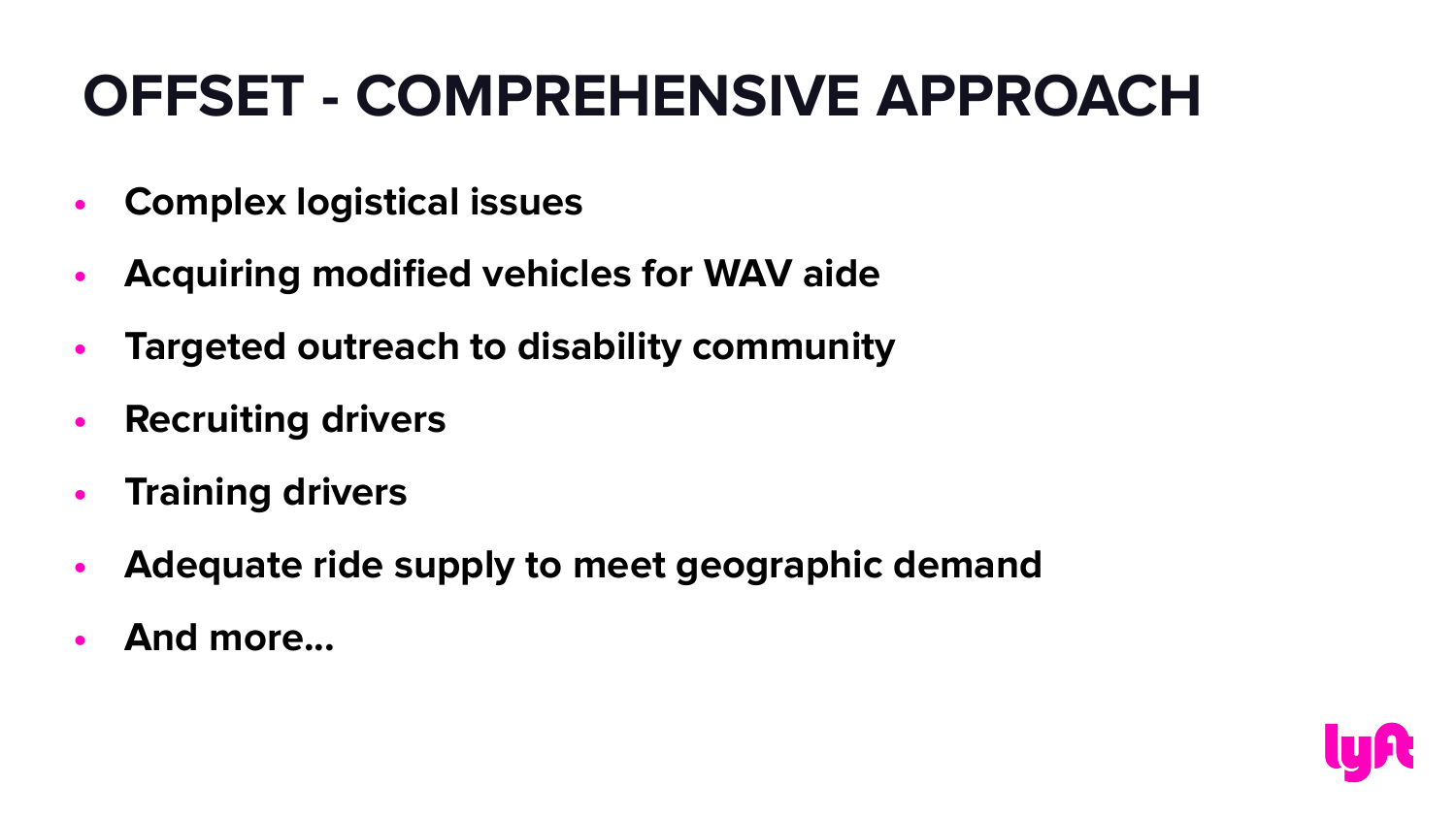### **OFFSET - COMPREHENSIVE APPROACH**

- **• Program scale:** coverage area, total rides completed, driver hours, unique rider count, cost per ride
- **• Service quality:** response times, ride request-to-driver accept rate, cancellation rate, complaint rate per quarter
- **• Sustainability:** cost of supply, cost per ride, driver utilization
- **Community awareness & engagement: partnerships with 3rd party** organizations to build awareness, promotion of program within the disability community

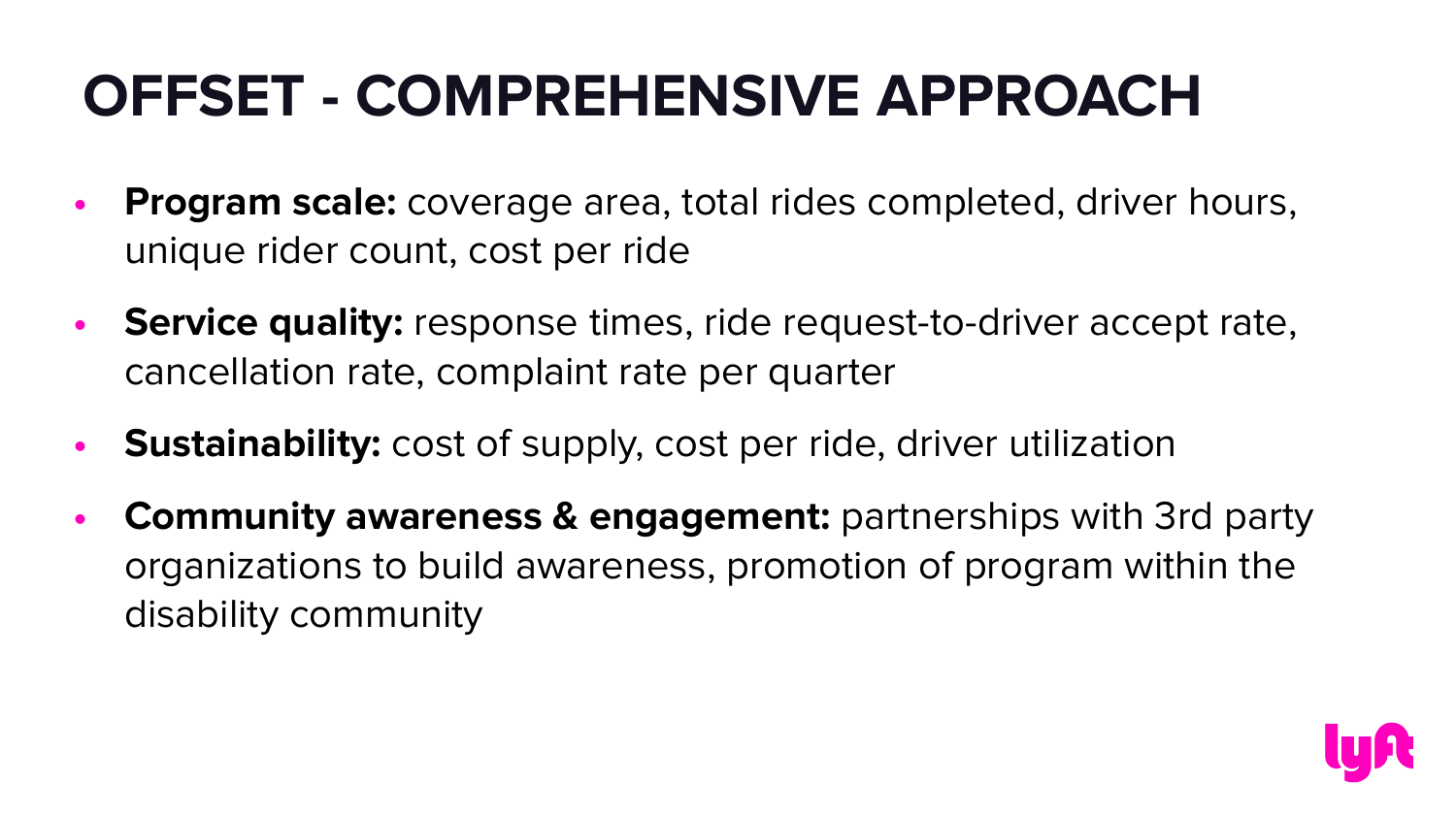## **Exemption Criteria**

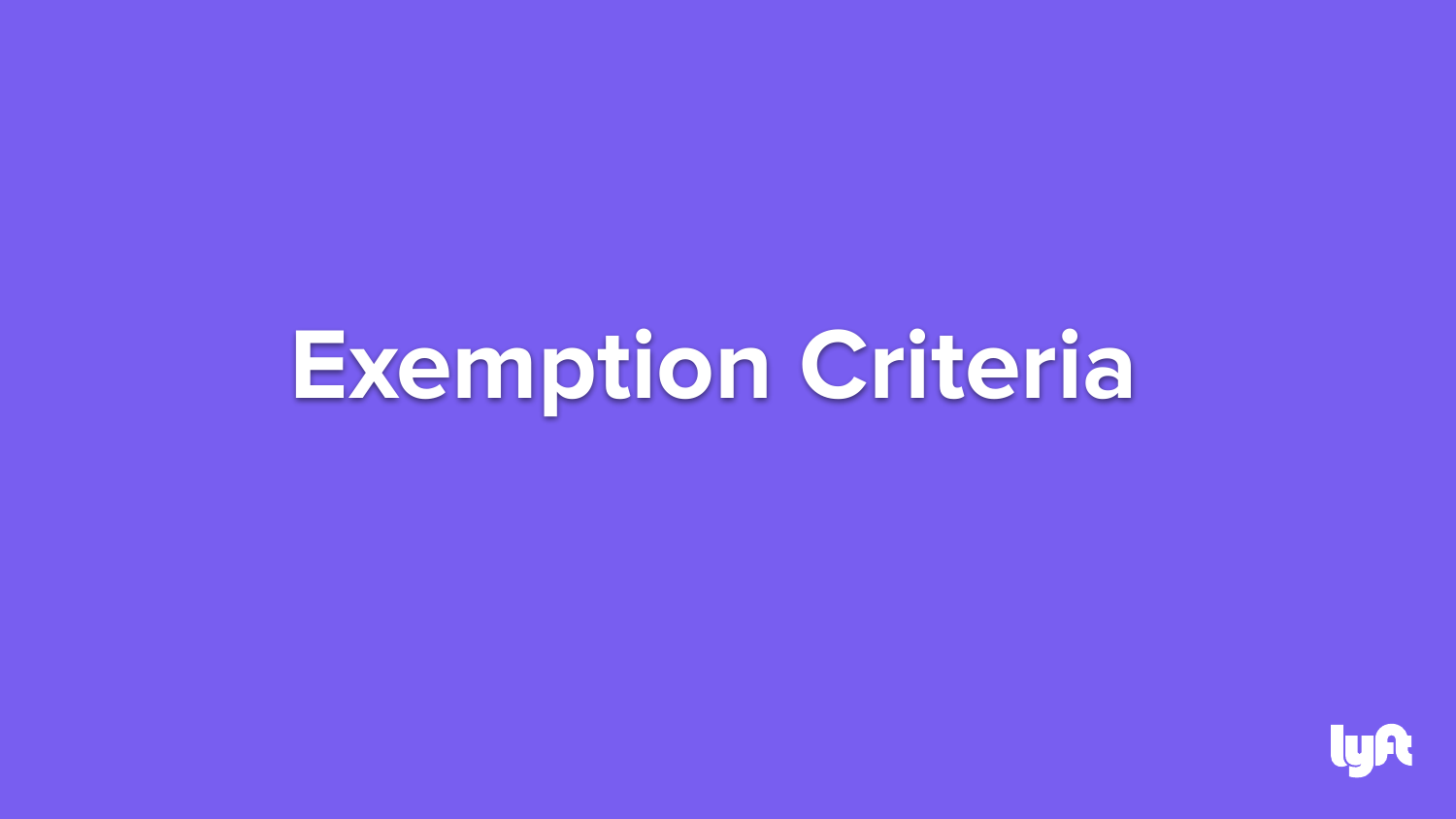### **EXEMPTION CRITERIA**

- **TNC must, at a minimum, show that 80% of completed WAV rides had response times at or below the service level requirement (SLR)**
- **• SLRs must serve needs of disability community AND be realistically achievable**
- **• Unachievable SLRs will discourage rather than incentivize TNC investments**
- **• SLRs by geographic area determined by incoming data**



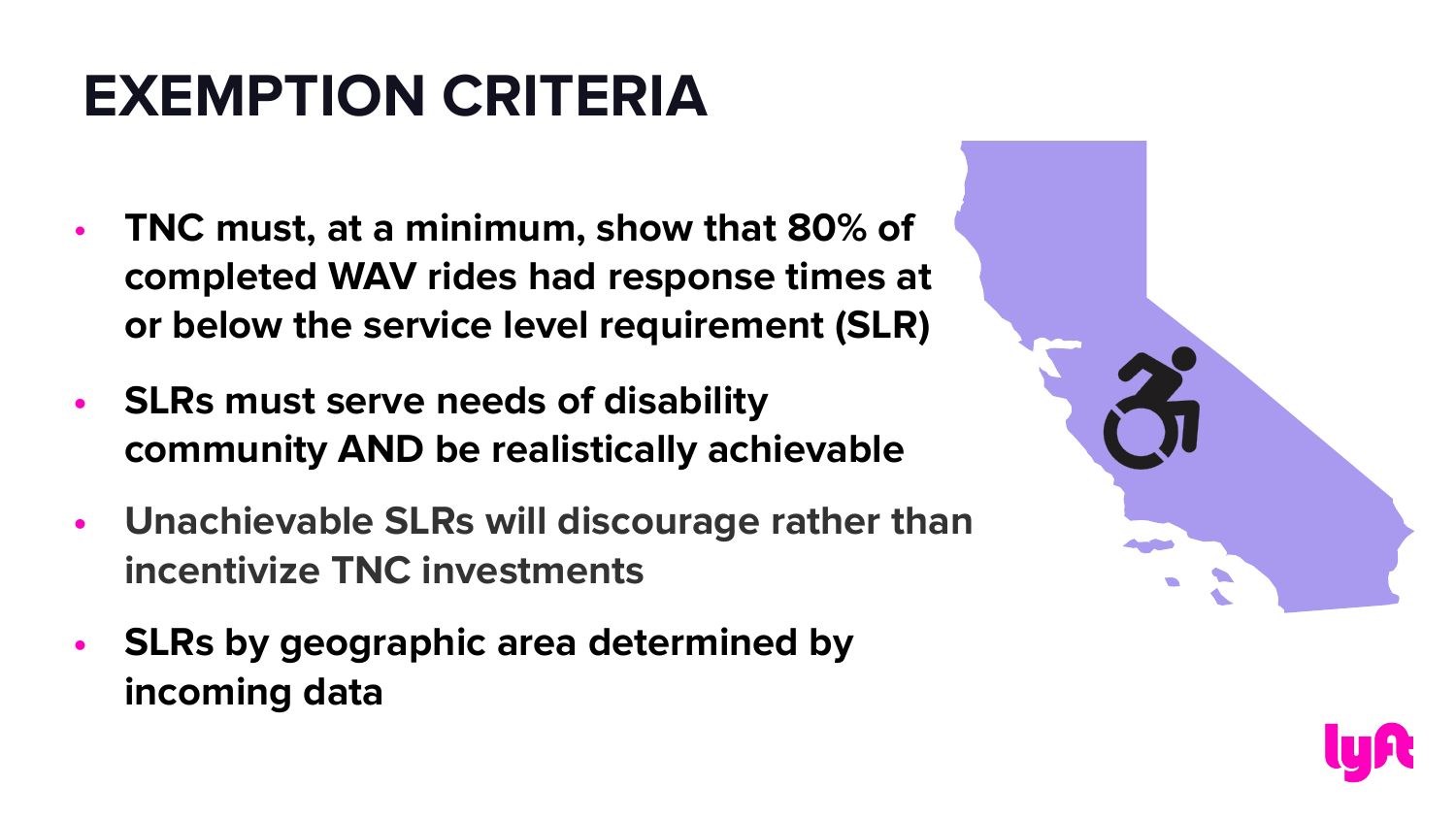### **EXEMPTION - RESPONSE TIMES**

- **• Await submission of data from current TNC WAV pilot and programs**
- **• Meet SLR for at least 2 quarters before applying**
- **• TNC that achieves SLR is exempt "for the next year"**
- **• No mandate for TNC to meet additional requirements during exempt year**

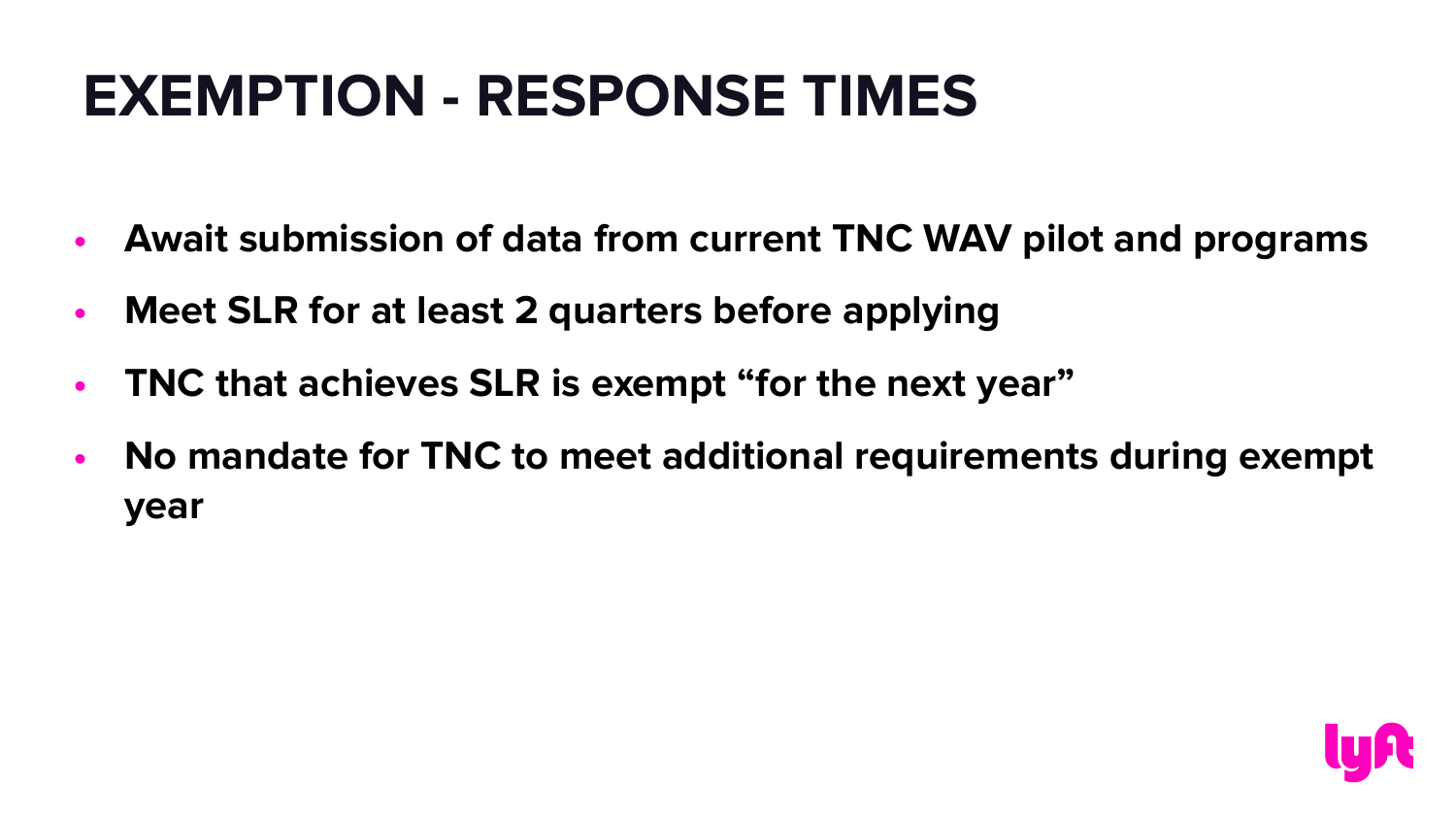# **Request and Review Process**

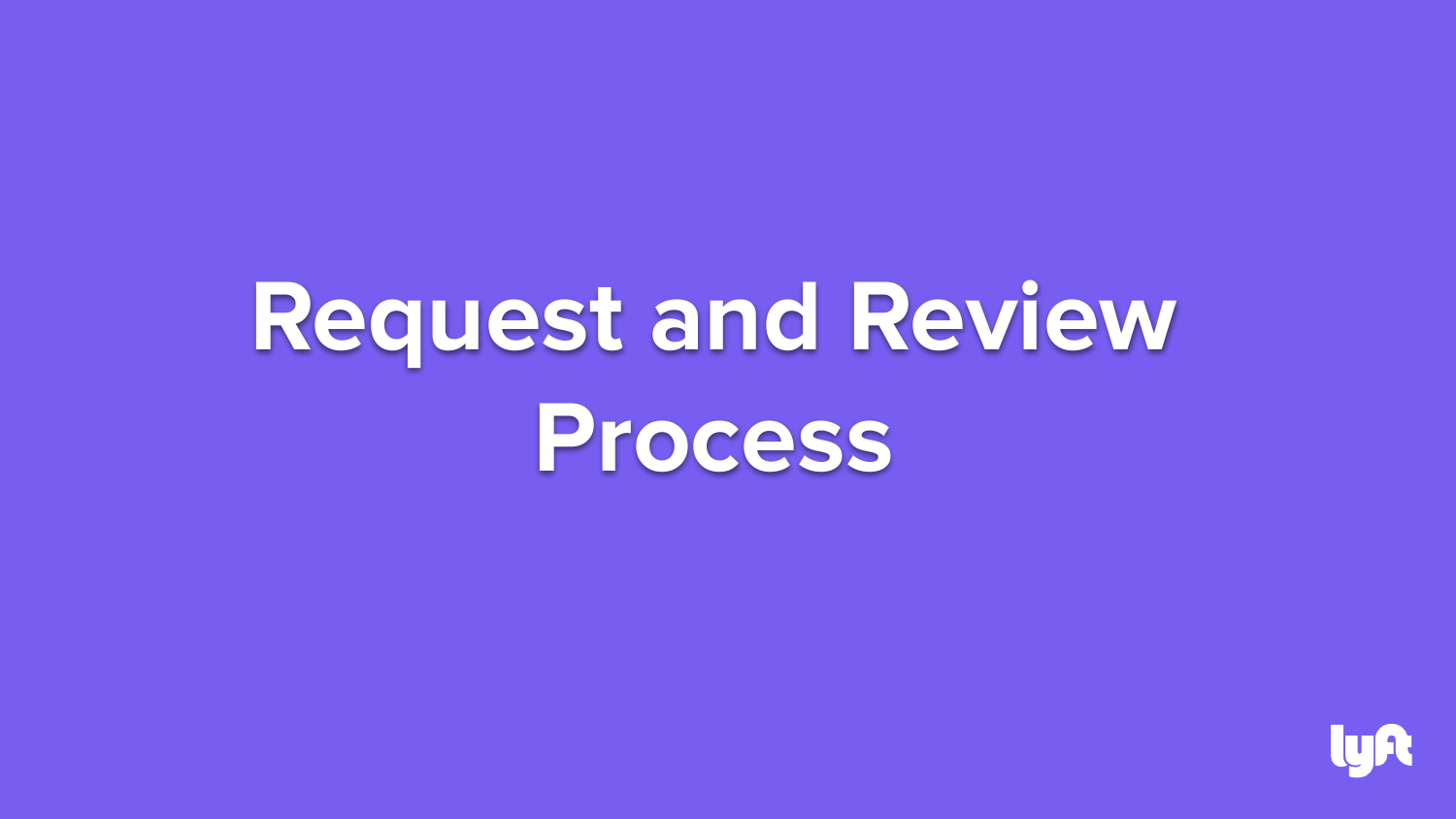### **OFFSET - REQUEST AND REVIEW PROCESS**

- **• No statutory requirement to declare advance intent to use or request offsets**
- **• Goal: All collected funds applied to making WAVs available on TNC platforms**
- **• Commission should decide on request prior to fee remittance**
- **• Establish fee remittance schedule**
- **• Initial offset approval by Commission staff**
- **• Appeals determination by Commission**



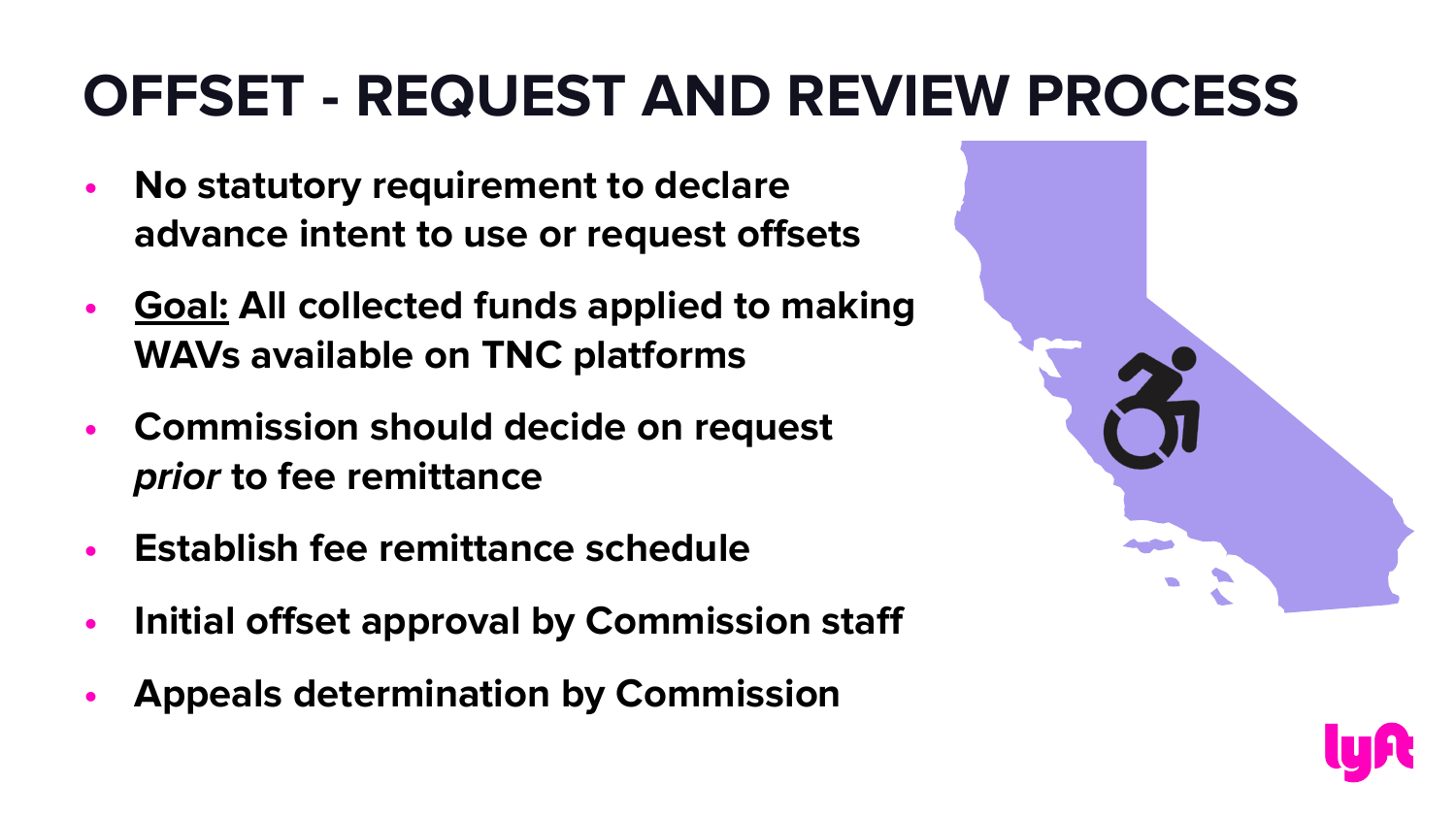### **OFFSET - PROPOSED FEE SCHEDULE**

**TNC Request for Offset Due 15 days following quarter end Staff Decision on Offset Request 30 days following quarter end Fee Remittance Due to Commission 45 days following quarter end TNC Appeal of Staff Decision, Due, if any\* 45 days following quarter end Commission Decision on Appeal Next voting meeting** 

**\*If TNC appeals denial by staff, fees for that quarter should be held in escrow pending resolution of appeal.**

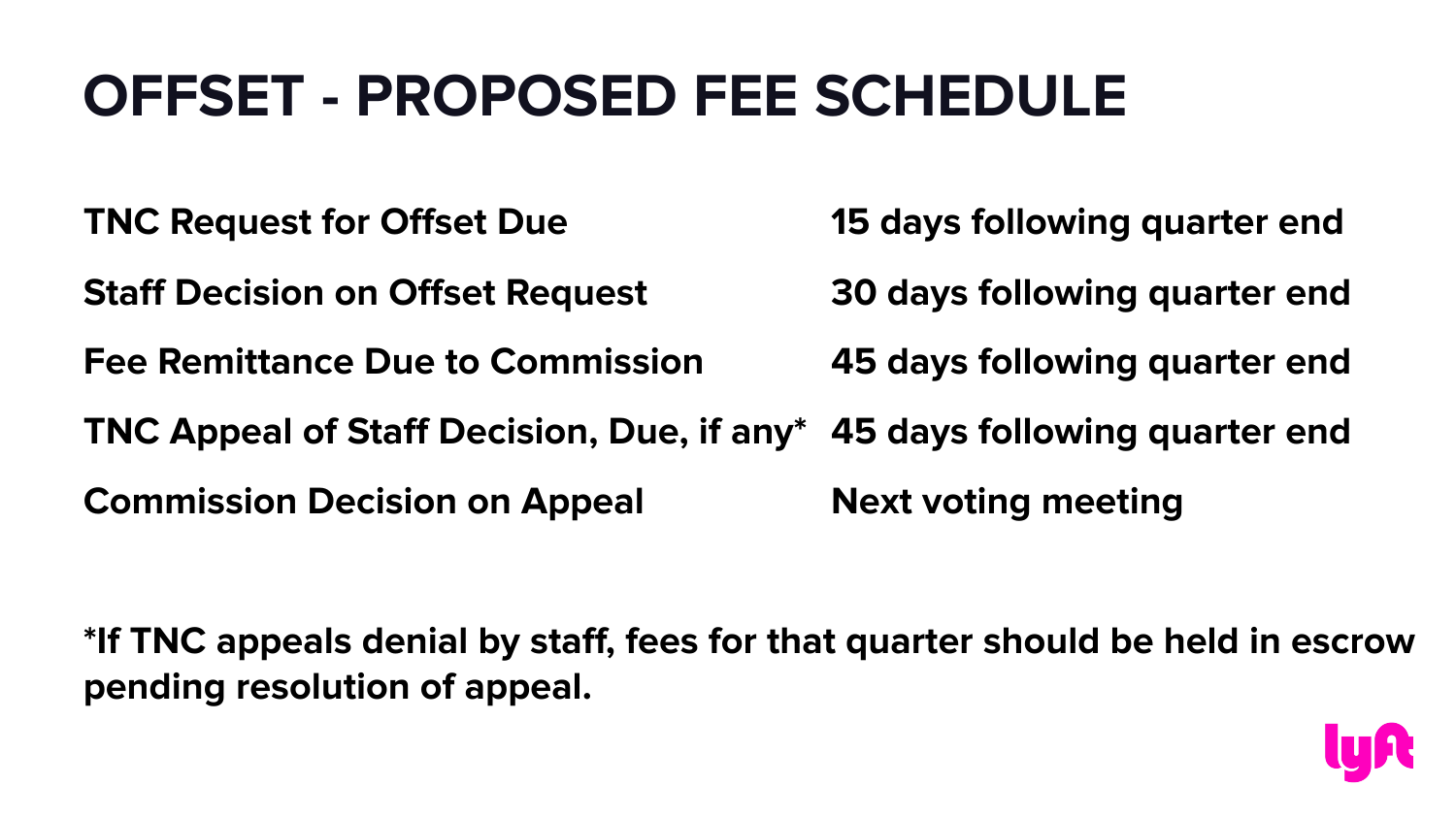### **EXEMPTION - REQUEST AND REVIEW PROCESS**

- **• TNC that achieves SLR is exempt from paying fees collected in that geographic area "for the next year"**
- **• Requests submitted on annual basis after close of preceding annual period, but before fees are due for the next quarter**
- **• Commission should decide on request prior to fee remittance**
- **• Establish fee remittance schedule similar to offsets**



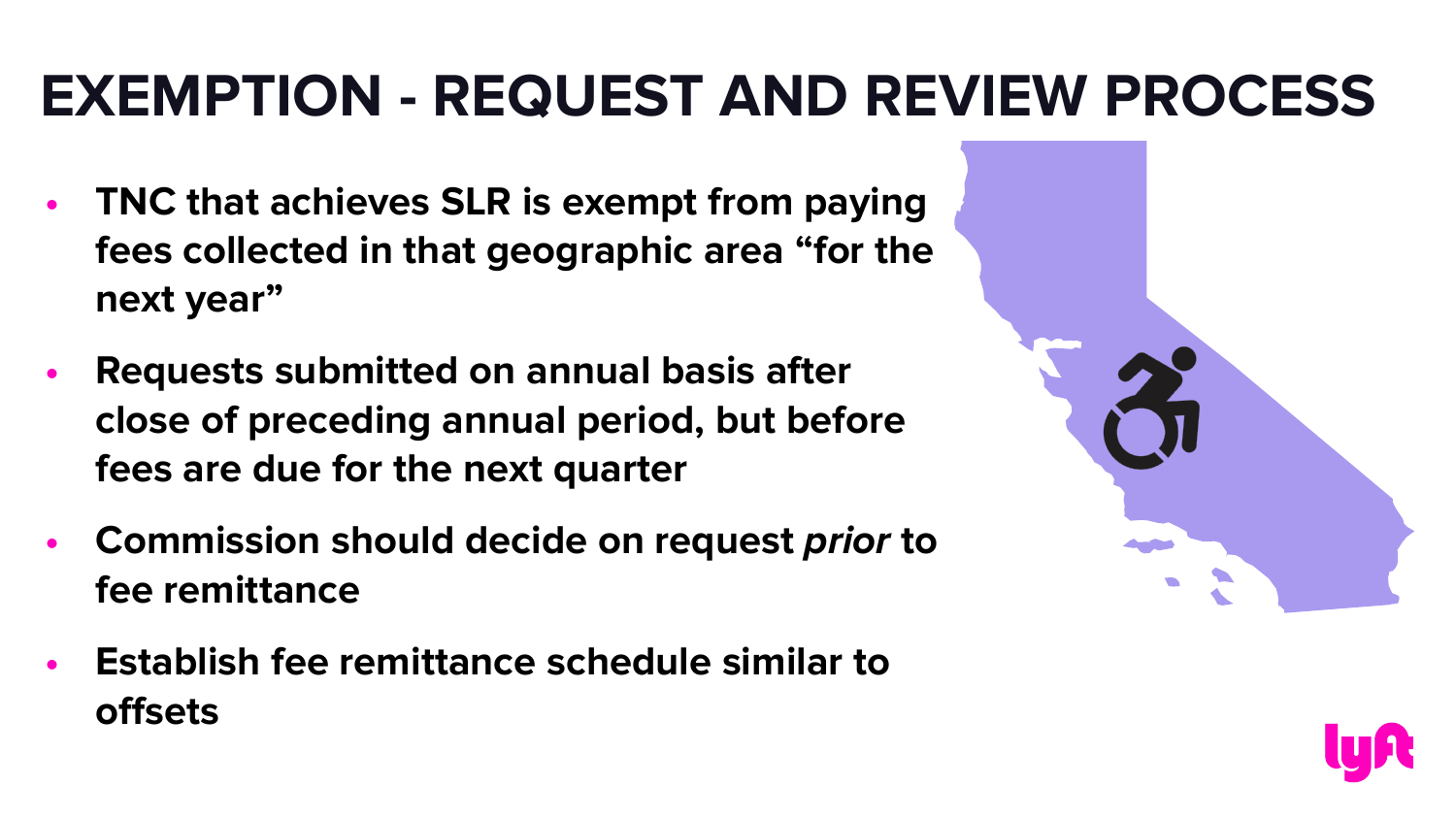### **EXEMPTION - PROPOSED FEE SCHEDULE**

**TNC Request for Exemption Due July 15, 2020 Staff Decision on Exemption Request July 30, 2020 Fee Remittance Due to Commission 45 days following quarter end TNC Appeal of Staff Decision, Due, if any\* 45 days following quarter end Commission Decision on Appeal Next voting meeting** 

**\*If TNC appeals denial by staff, fees for that quarter should be held in escrow pending resolution of appeal.**